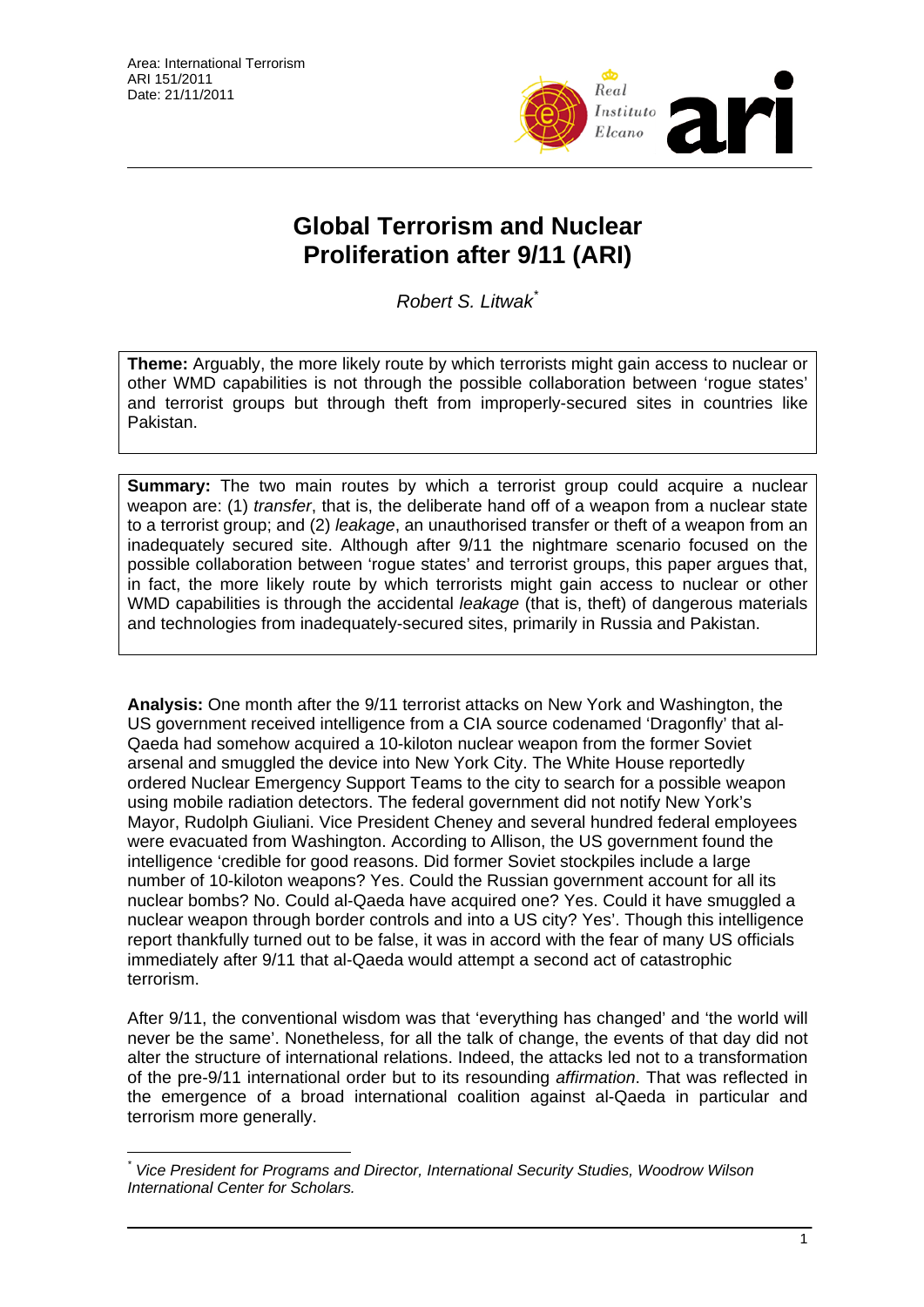

But although 9/11 did not change the international system, it did precipitate a redefinition of threat. The Bush Administration declared that the greatest threat to the US was posed by 'the *nexus* of terrorists and weapons of mass destruction'. This linkage between terrorism and nuclear proliferation was reinforced by the fact that the primary countries of proliferation concern (Iran, Iraq, Libya, Syria and North Korea) had also been designated state sponsors of terrorism by the US Department of State.

Though the 'nexus' concept originated in the decade before 9/11, it drove the US policy debate after 9/11. The nightmare scenario focused on the possible collaboration between 'rogue states' and terrorist groups. A White House report in September 2002 declared that the threats posed to the US in the post-9/11 era derived from the very character of these new adversaries –'unpredictable rogue states' and terrorist groups that cannot be deterred–. The White House document asserted that mere possession of weapons of mass destruction (or WMD) by 'rogue states' was unacceptable because their unstable, radical leaders might deliberately *transfer* or hand off such weapons to terrorist groups. That scenario was central to the Bush Administration's case for a preventive war in Iraq to disarm the Saddam Hussein regime of its unconventional arsenal. Yet, as I will discuss, the more likely route by which terrorists might gain access to nuclear or other WMD capabilities would be through the accidental *leakage* (that is, theft) of dangerous materials and technologies from inadequately-secured sites, primarily in Russia and Pakistan. Let me provide some historical context to our present debates and concerns.

Before the mid-1990s, the orthodox view was that terrorist groups were *not* motivated to carry out operations with the explicit goal of inflicting maximum casualties. Based upon empirical evidence from the 1970s and 1980s, the widely held belief among Western experts was that national self-determination or ethnic-separatist groups (like the IRA) that employed terrorism thought that mass-casualty attacks would be counterproductive because they would generate a popular backlash against their cause. Even radical groups, such as the Red Brigades in Italy and 'professional' terrorists, such as Carlos 'the Jackal' and Abu Nidal, conformed to this 'traditional' model of terrorism in which extraordinary means were incompatible with limited ends. The conventional wisdom was articulated by Bryan Jenkins of the RAND Corporation who famously observed: 'Terrorists want a lot of people watching and a lot of people listening and not a lot of people dead'.

Developments in the 1990s did not overturn that conventional wisdom but did call its underlying assumptions into question. A major impetus behind this reassessment were three terrorist attacks not linked to a concrete political agenda and explicitly intended to inflict maximum civilian casualties: (1) in February 1993 the attack on the World Trade Center, when Islamic radicals bombed one tower in the hope of toppling it into the other; (2) in March 1995 the Japanese cult Aum Shinrikyo attacked the Tokyo subway system with nerve gas, killing a dozen persons and injuring an additional 3,700; and (3) in April 1995 when two anti-government, Christian white supremacists detonated a truck bomb to destroy the US federal office building in Oklahoma City, killing 168 people. Terrorism expert Bruce Hoffman observes that two other unsuccessful terrorist attempts, which failed to generate public attention precisely because they *were* unsuccessful, augured the new era of mass-casualty terrorism –an abortive terrorist plot in 1986 to bring down a Pan Am jet, hijacked in Karachi, in downtown Tel Aviv, and a failed attempt by the Armed Islamic Group in 1994 to likewise crash an Air France jet, hijacked in Algiers, into the Eiffel Tower–. The increasing lethality of terrorism promoted the emerging linkage of the terrorism and proliferation agendas. This new focus was evident in the controversial US cruise missile strikes in 1998 on the al-Shifa pharmaceutical plant in Khartoum, Sudan, in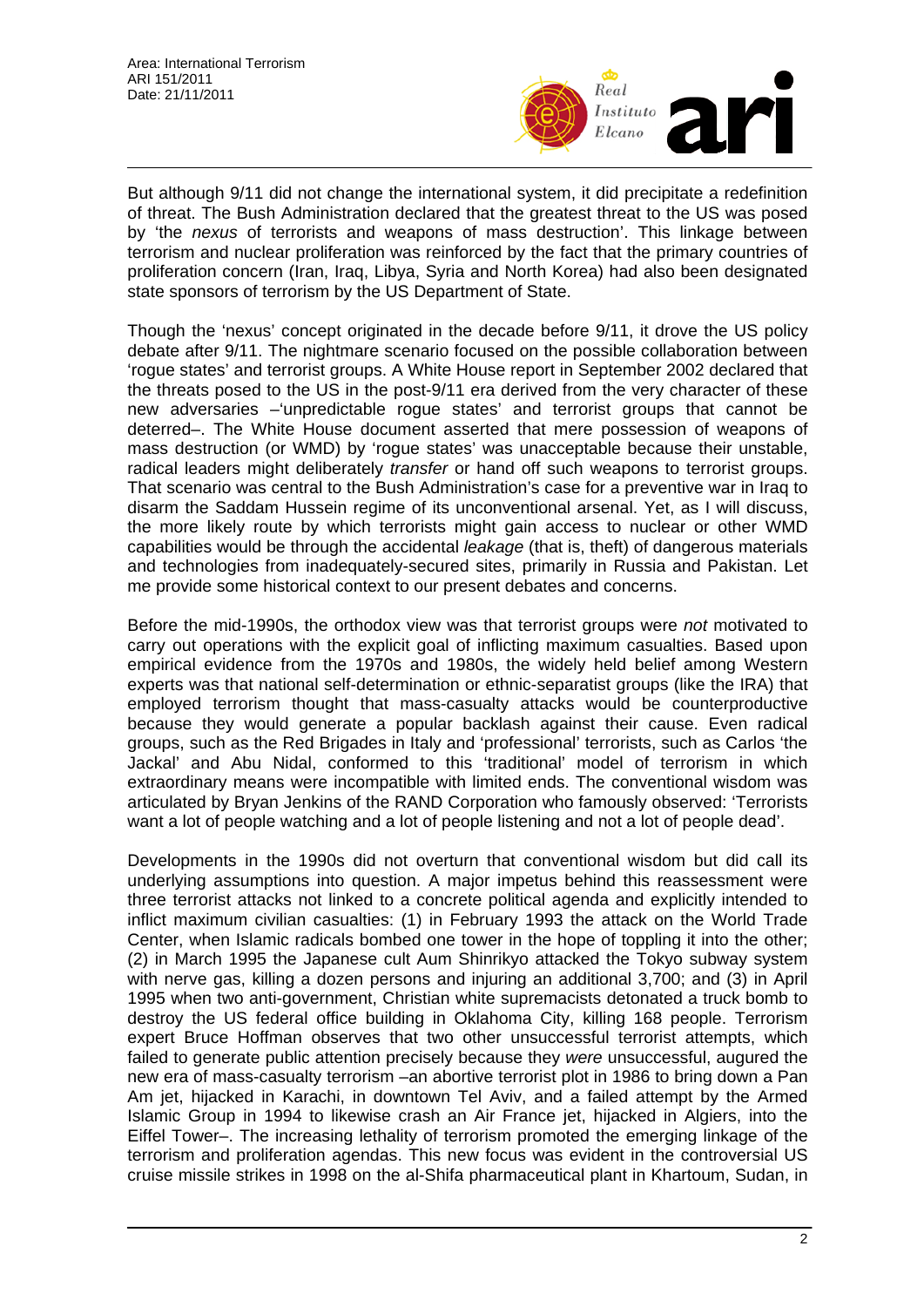

retaliation for the bombing of the US embassies in Kenya and Tanzania by an al-Qaeda cell; the Clinton Administration alleged that the plant was controlled by the bin Laden organisation and was intended to produce chemical weapons.

In 1999 a congressional commission concluded that 'previous beliefs about the restraint on terrorist use of chemical, biological, radiological, and nuclear devices may be disappearing'. The commission argued that 'the most likely' terrorist groups to use WMD were 'fundamentalist or apocalyptic religious organizations, cults, and extreme singleissue groups…'.

But there is a gap between the terrorists' *intention* and their ability to acquire WMD *capabilities*. In the few recorded cases where terrorists attempted to use WMD, technical and environmental hurdles impeded the effective dissemination of toxins. For example, Aum Shinrikyo failed on nine occasions to carry out a bio-attack because either the botulinum agents they grew were not toxic or the aerosol sprayers used to spread anthrax clogged and became inoperative. Moreover, when Aum switched over in frustration from bio-agents to nerve gas, the terrorist group resorted to plastic trash bags with poked-out holes to disseminate the sarin gas in the Tokyo attack. The October 2001 anthrax attack on the US Senate and two other sites killed five people and was an additional psychological blow to a nation that only a month earlier had suffered 9/11. Most ominous about the attack was that the toxic agent was highly sophisticated in design. It was absolutely not the work of an amateur, though its mode of dissemination via the postal system limited the number of persons exposed.

This experience points to the important distinction that must be drawn between WMD terrorism and catastrophic terrorism. There has been a tendency in our public debate to use the two terms synonymously. Yet *conventional* attacks, not involving WMD capabilities, can have catastrophic consequences. A former US official described the hijacked commercial airliners loaded with jet fuel that struck the World Trade Center towers and the Pentagon on 9/11 as a poor man's cruise missiles with chemical warheads.

A terrorist attack using a weapon of mass destruction is less likely than a conventional attack. And it would be far less lethal than a WMD attack carried out by a state. Again, the congressional commission of 1999 concluded: '[The] capabilities required to annihilate large numbers of persons -that is, to achieve a genuinely mass-casualty chemical and biological weapon or nuclear/radiological device– appear, at least for now, to be beyond the reach not only of the vast majority of existent terrorist organizations but also of many established nation-states'. That assessment could change if terrorists gain access to technologies, particularly in the biological realm, that would permit the effective dissemination of a toxin over a broad geographical area. In the absence of such a capability, the impact of a chemical, biological, or radiological attack on the US homeland would likely be economic and psychological.

Facing difficult barriers to manufacturing their own WMD, terrorists would more plausibly strike vulnerable *conventional* targets to achieve a truly mass-casualty attack. Among the many such soft targets are chemical plants on the outskirts of major American and European cities and the railroad tank cars that pass through urban areas loaded with dangerous chemicals. Two particular chemicals used for widespread industrial purposes are phosgene and chlorine, which were employed during World War I to produce chemical weapons. A recent study extrapolating from that World War I experience to the present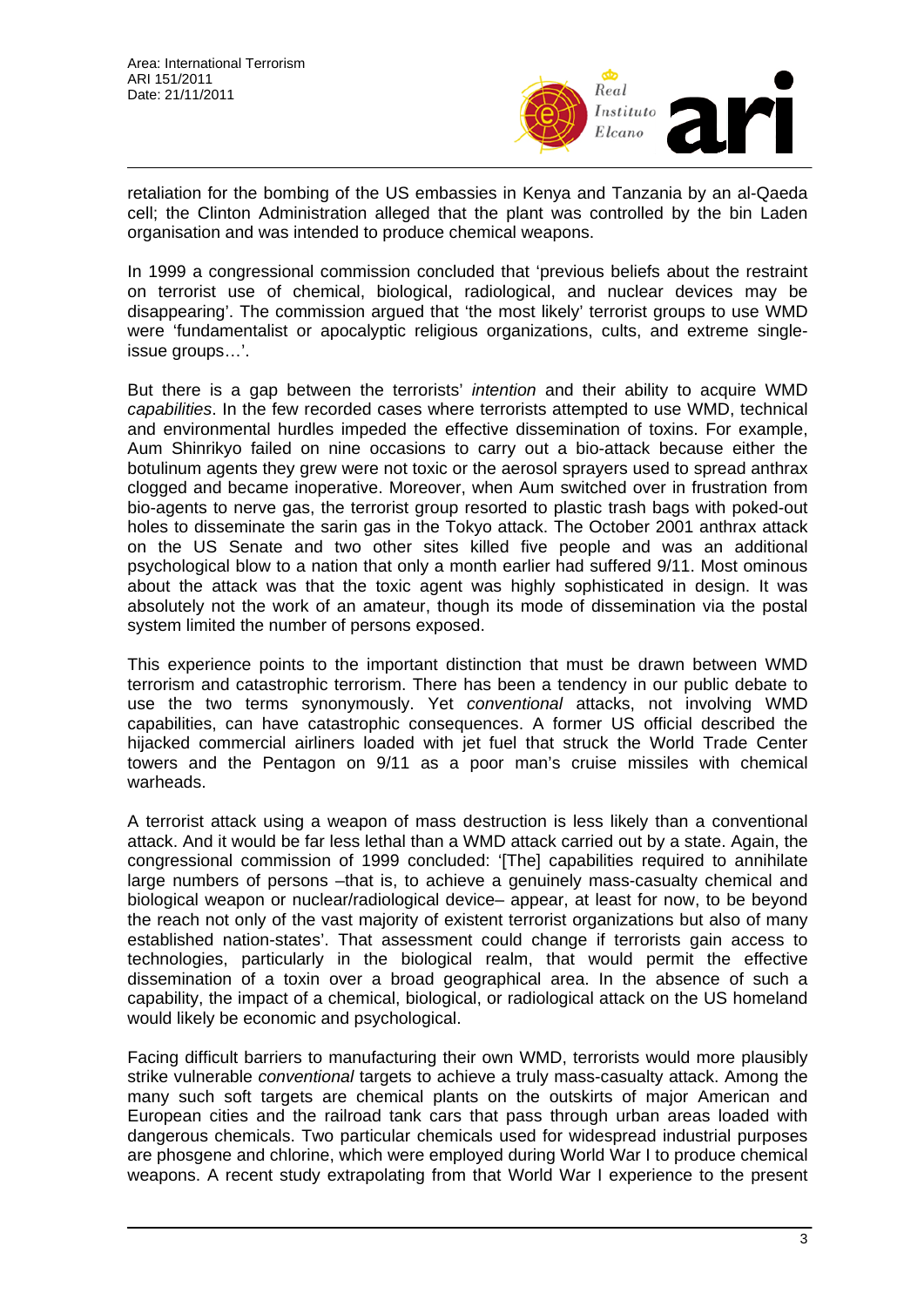

noted: 'Whereas a chemical attack during World War I used a few hundred pounds of lethal chemicals, a toxic release by terrorists could involve hundreds of *tons* of material with a death toll in the range of 100,000 to 300,000 people, more than would be killed by a low yield nuclear weapon'.

*Nuclear* terrorism is most likely to take the form of so-called 'dirty bombs' (also referred to as radiation dispersal devices, or RDDs). The immediate casualties from such an attack would result from the blast effect of the device's conventional explosive rather than its radioactive core. The number of victims resulting from a dirty bomb's radiological effects would depend on a number of factors. The most significant is the ability of the device to aerosolise the radioactive material –that is to turn it into a fine spray in order to cause further human contamination through dissemination by wind–. Though casualty estimates derived from models of 'dirty bomb' attacks vary significantly, they are of a limited scale. Indeed, a report from the US National Defense University concluded, 'contrary to popular beliefs, RDDs are not weapons of mass destruction'. The consequences of a 'dirty bomb' attack would be primarily economic, social and psychological, as local, state, and federal governments undertake a lengthy and expensive clean-up. Civilians would likely avoid areas they consider contaminated even when that clean-up process has been completed.

Though the acquisition of WMD capabilities poses a challenge, terrorist groups remain strongly interested in getting their hands on WMD. According to US intelligence 'nearly 40 terrorist organizations, insurgencies or cults [that] have used, possessed, or expressed an interest in chemical, biological, radiological, or nuclear agents or weapons…'. Osama bin Laden declared that obtaining nuclear weapons is a 'religious duty'.

The former British Prime Minister Tony Blair declared that the only constraints on al-Qaeda were practical and technical, not political or moral. What then are the routes by which a terrorist group could acquire a nuclear weapon? Before turning to the two main pathways, let me briefly address a third route that receives much popular attention: the possibility that a terrorist group could actually construct its own nuclear weapon. There is a widespread belief the only real constraint on a non-state actor's ability to construct a nuclear weapon is mere access to nuclear material. Many experts argue that terrorists could build a bomb (such as that dropped on Hiroshima) based on illicitly obtained highly enriched uranium. But as nuclear physicist and former weapons designer Stephen Younger authoritatively writes in his recent book, *The Bomb: A Short History*: '[N]uclear weapons development still requires the resources of a nation-state'.

So putting that possibility aside, the two main routes by which a terrorist group could acquire a nuclear weapon are: (1) *transfer*, that is, the deliberate hand off of a weapon from a nuclear state to a terrorist group; and (2) *leakage*, an unauthorised transfer or theft of a weapon from an inadequately secured site.

The 'nexus' concept –that is, the linking of nuclear proliferation and terrorism– was central to the Bush Administration's case for preventive war to topple the Saddam Hussein regime. Vice President Cheney and other Administration officials accused Saddam of having had direct links to al-Qaeda. The commonly attributed motivation for a 'rogue regime' to hand off a nuclear weapon or technology to a terrorist group is a convergence of strategic interest between them. Yet even when a state-sponsorship link exists, as between Iran and Hezbollah, major constraints exert a powerful deterrent effect. For the transferring state, such an illicit transfer would run the extraordinary risk of a devastating US retaliatory response, if discovered.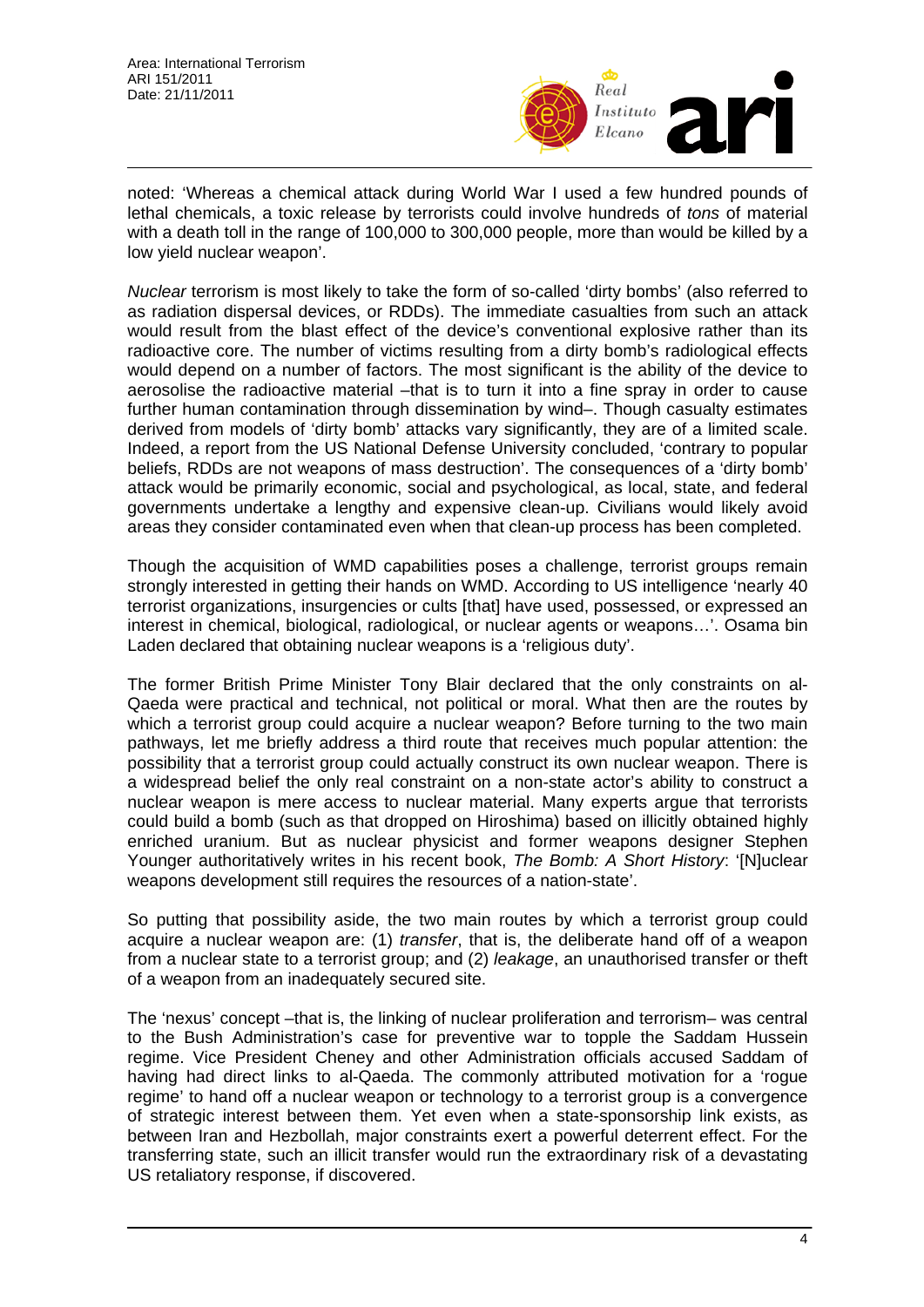

The only strategic interest that could plausibly justify the risk of a state to non-state transfer would be regime survival itself. Consider the controversial National Intelligence Estimate of October 2002 on Iraq. It concluded that Saddam Hussein, 'if sufficiently desperate… might decide that the extreme step of assisting the Islamist terrorists in conducting a [WMD] attack against the United States would be his last chance to exact vengeance by taking a large number of victims with him'. Ironically, the course upon which the Bush Administration was about to embark –that is, a preventive war of regime change driven by the post-9/11 nexus of proliferation and terrorism– was the very scenario in which a 'desperate' Saddam Hussein would most plausibly hand off unconventional capabilities to a terrorist group.

Another possible motivation for WMD transfer to a non-state actor, cited with respect to impoverished North Korea, is economic. North Korea's status as an economic basket case with an advanced nuclear weapons programme creates a chilling conjunction of dire need and dangerous capabilities. Past experience makes it a cause of concern since the Kim Jong Il regime has relied on illicit activities –from passing counterfeit money to selling drugs and ballistic missiles– to maintain power. North Korea has engaged in covert nuclear commerce on the *state-to-state* level: with Syria, a prototype nuclear reactor that Israel bombed in September 2007; and with Burma, where suspicions of nuclear cooperation has prompted the Obama Administration to express growing concern. As a former US official warned, a desperate, economically destitute North Korea 'could be willing to sell anything [to anyone] if the price is right'.

Though the deliberate *transfer* scenario focused on Iran and North Korea has dominated the post-9/11 security debate, the more likely route by which terrorists might gain access to nuclear or other WMD capabilities would be through unintended *leakage* of dangerous materials and technologies from inadequately secured sites. This concern centres primarily on two countries –Russia and Pakistan. Russia has an enormous legacy nuclear force and infrastructure from the Cold War–. Pakistan is rapidly expanding its nuclear arsenal. Incredibly, Pakistan will likely overtake the UK to become the world's fifth nuclear power behind the US, Russia, China and France. Moreover, with China's announced plan to provide to two civilian nuclear-power reactors to Pakistan, the scope of the potential leakage problem will expand dramatically as Pakistan increases its production of fissile material. In 2004, the existence of a nuclear smuggling ring headed by A.Q. Khan, the socalled father of Pakistan's nuclear weapons programme, was publicly confirmed. In a tearful 'confession' on Pakistani television, Khan stated that his network had transferred nuclear components to Iran, Libya, and North Korea over a 15 year period, but that the government had not authorised these illicit activities.

But even more disturbing than the leakage from the A.Q. Khan network to unpredictable states was a reported meeting of Pakistani nuclear scientists with Osama bin Laden only weeks before 9/11. The scientists were supporter of the Taliban's ultra-orthodox version of Islamic rule and jihadist causes, and they expressed the belief that Pakistan's nuclear capability is 'the property of the whole Muslim community'. The episode underscored al-Qaeda's driving intention to carry out mass-casualty attacks employing still more powerful unconventional weapons.

The Islamabad government responded to the embarrassing revelations about the Khan network by instituting additional measures to ensure the physical security of the country's nuclear stockpile against theft and unauthorised use. When questioned about the threat of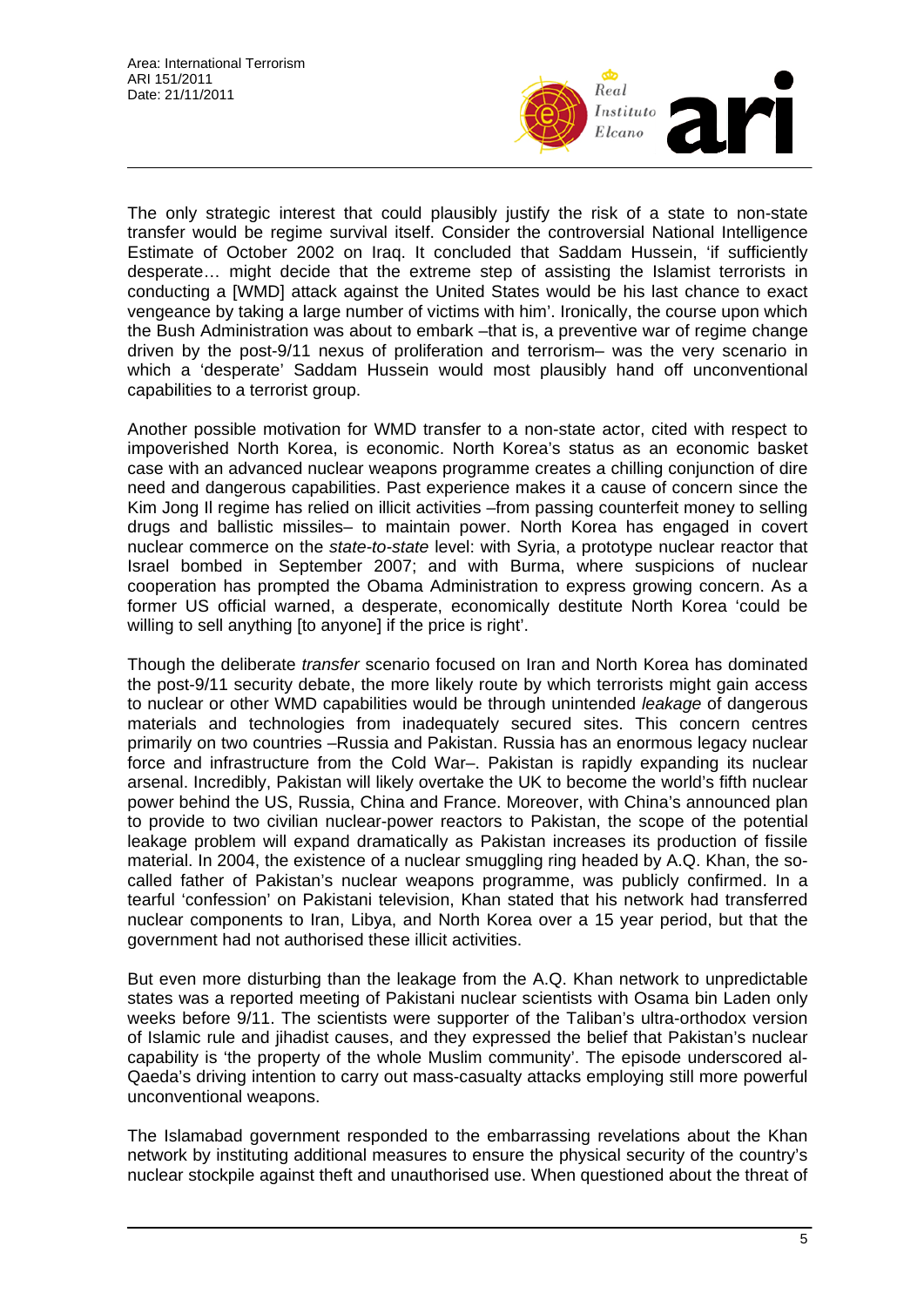

Pakistani nuclear weapons falling into the hands of the Taliban or al-Qaeda, President Obama expressed confidence that 'we can make sure that Pakistan's nuclear arsenal is secure, primarily… because the Pakistani army… recognizes the hazards of those weapons falling into the wrong hands. We've got strong military-to-military consultation and cooperation'. That assurance notwithstanding, Stephen Cohen, a Pakistan expert at the Brookings Institution, warned that the system of nuclear safeguards 'could be circumvented in a determined conspiracy'.

Since 9/11, the Cold War concept of deterrence has been revised to address the threats of a new era. The principal routes to nuclear acquisition by a terrorist group –*transfer* and *leakage*– have been countered by updated variants of traditional deterrence. They are *deterrence by punishment* and *deterrence by denial*.

Though the transfer scenario drove the US security debate after 9/11, the Bush Administration did not issue a deterrent threat until the North Korean nuclear test in October 2006. President Bush declared that the US 'would not tolerate' North Korea to separate plutonium from its research reactor that had been the focus of US-North Korean negotiations. But the Kim Jong Il regime flouted that notional 'red line' without consequence. Through its reprocessing of nuclear fuel rods to separate plutonium, North Korea greatly increased its stock of weapons-grade fissile. Only after North Korea actually conducted a test and became a self-proclaimed nuclear weapon state did President Bush enunciate a declaratory policy of deterrence by punishment: 'The transfer of nuclear weapons or material by North Korea to states or non-state entities would be considered a grave threat to the United States, and we would hold North Korea *fully accountable* for the consequences of such action'. While Bush's statement specifically referenced North Korea, the Administration subsequently broadened that formulation into a general policy. Yet the difficulty of enforcing red lines was evidenced in 2007, after the North Korean nuclear test and the Bush Administration's deterrent threat, when Pyongyang conducted a *state-to-state transfer* with Syria by providing a prototype nuclear reactor. That Syrian reactor site was bombed by Israel in September 2007.

The Obama Administration's *Nuclear Posture Review* of 2010 included a verbatim repetition of the Bush policy on transfer: 'Renewing the US commitment to hold fully accountable any state, terrorist group, or other non-state actor that supports or enables terrorist efforts to obtain or use weapons of mass destruction, whether by facilitating, financing, or providing expertise or safe haven for such efforts'. But what precisely does 'fully accountable' mean in practice? To the dismay of arms control proponents who hold that the sole purpose of nuclear weapons should be to deter other states' nuclear weapons, the Obama Administration's *calculated ambiguity* left open 'the option of using nuclear weapons against foes that might threaten the United States with biological or chemical weapons or transfer nuclear material to terrorists'. An alternative to calculated ambiguity would address the post-9/11 concerns about North Korea and Iran by establishing an explicit red line: the deliberate transfer of WMD capabilities by a *state to a non-state actor* would trigger a non-nuclear, regime-changing response from the US. Such a stance, which goes beyond current US declaratory policy, could prove an effective form of *deterrence by punishment*. This policy would, of course, complement international efforts to prevent hostile states from acquiring nuclear and other WMD capabilities in the first place.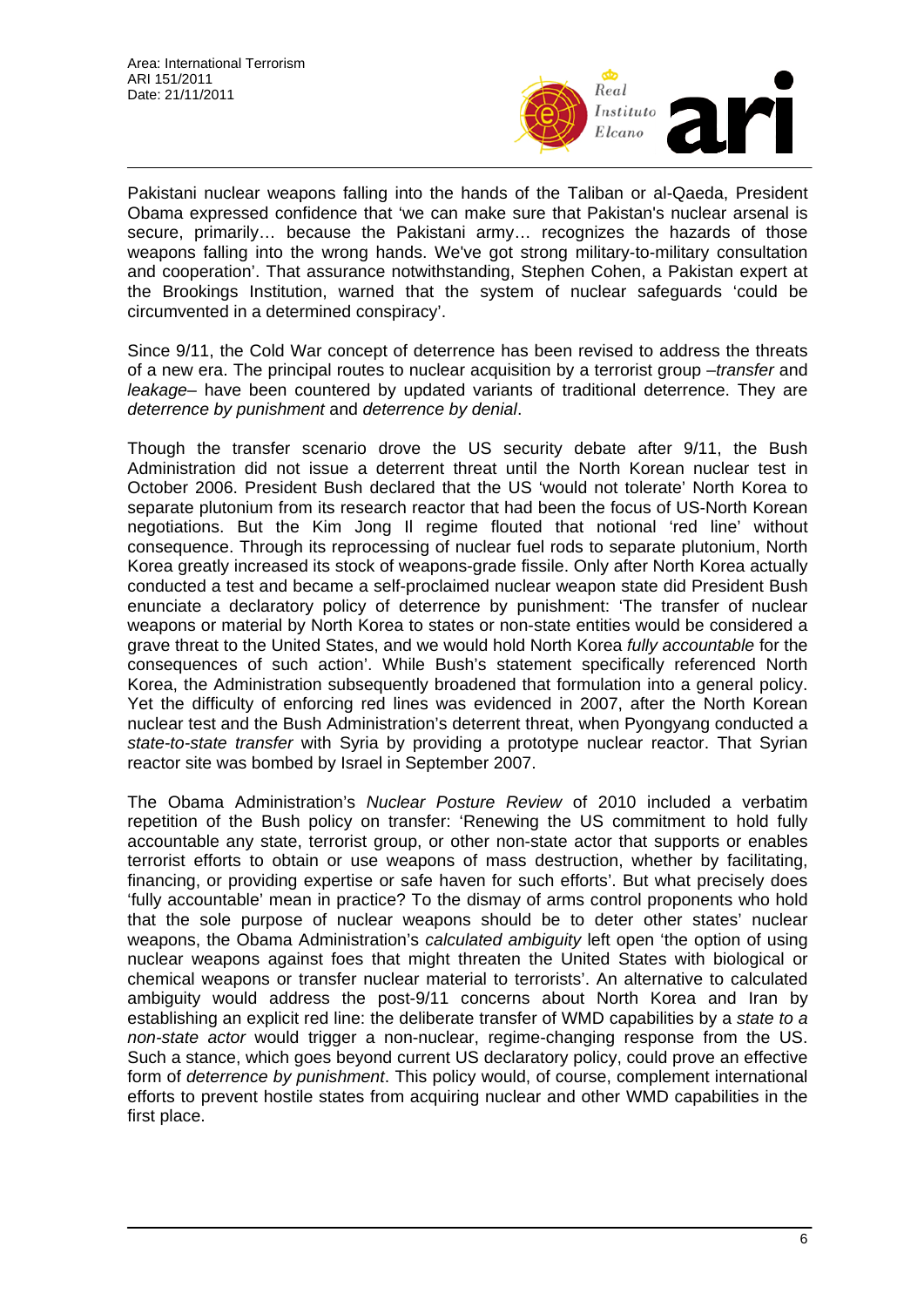

The vast majority of work done in the nonproliferation area to counter nuclear terrorism falls under the rubric of *deterrence by denial*. These measures comprise a wide range of activities: export controls to limit access to technology; physical security at sensitive sites to lockdown fissile material to prevent illicit diversion. A cornerstone of this strategy has been the Cooperative Threat Reduction initiative, commonly referred to as the Nunn-Lugar programme, which was established in 1991 in response to the proliferation dangers created by the breakup of the Soviet Union. Under the Nunn-Lugar programme, the US has provided financial assistance to the Soviet successor states to secure weapons-grade fissile material and to redirect thousands of scientists and engineers from WMD-related to civilian work. The Obama Administration has proposed expanding this approach beyond its original focus on the former Soviet Union to other regions worldwide. The global lockdown of nuclear materials will be the focus of the Seoul Nuclear Security Summit in 2012. Another important aspect of deterrence by denial is the interdiction of contraband cargoes containing WMD technologies through the multinational Proliferation Security Initiative, of which Spain is a member.

A highly contentious issue relating to nuclear leakage is whether, as with transfer, potentially negligent states, such as Pakistan, should be held 'fully accountable'. Technical advances in the area of nuclear forensics –so-called 'attribution' technology– will increasingly permit experts to determine the *source* of fissile material should an attack occur. Toward that goal, the Bush Administration established the National Technical Nuclear Forensics Center within the Department of Homeland Security in 2006. According to the Department of Homeland Security, 'Nuclear forensics may support attribution efforts that serve to bolster US defenses against nuclear threats, across a wide spectrum, by *encouraging* nations to ensure the security of their nuclear and radiological materials or weapons to help prevent unwitting transfers to third parties through loss of control'.

But should states be encouraged or even threatened to safeguard nuclear materials? A highly controversial proposal would extend the deterrent threat to these countries by enunciating a policy of 'expanded deterrence' under which the country of origin of the fissile material used in a nuclear terrorist strike on the US homeland would be held responsible. Yet despite improving attribution capabilities, the US might be unable to determine the source of the material after an attack, and would not want to retaliate against a negligent state, such as Russia, which has a large nuclear weapons stockpile of its own. Furthermore, opponents of this policy of so-called 'expanded deterrence' argue that 'threatening retaliation against countries like Russia and Pakistan in response to terrorist attacks stemming from lax security practices is unwise. It undercuts efforts to work cooperatively with those states to improve their nuclear security; dissuades those states from informing others if they discover that their nuclear weapons or materials are ever stolen, thus undermining any efforts to recover them; and makes it difficult to work with those states in the aftermath of an attack to prevent further detonations'.

Yet a calculatedly ambiguous deterrent threat –'in the event of a nuclear attack, the country of origin will be taken into account in determining the US response'– would not commit the US to a retaliatory response against the country of origin. The aim would be to compel countries that need to improve fissile material security to do more to deny terrorists access to nuclear and other WMD capabilities. The deterrent threat would complement the offer of political and economic inducements to these states to implement effective safeguard programmes.